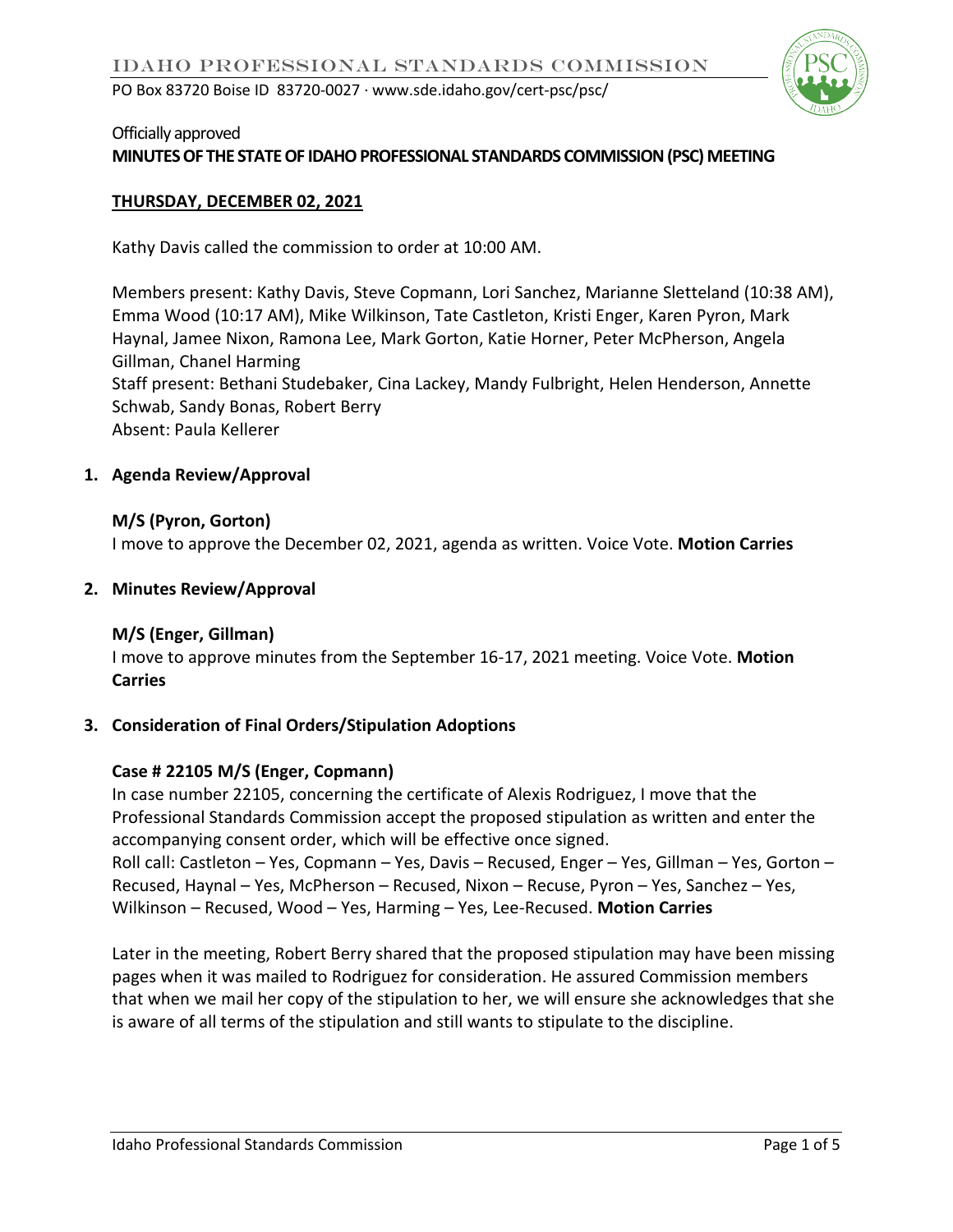### **Case # 22034 M/S (Enger, Copmann)**

In case number 22034 concerning the certificate of Ryan Bryson, I move that the Professional Standards Commission enter a final order that is effective when signed, incorporating as findings of fact the allegations in the administrative complaint, adopting any counts, alleged by the Chief Certification Officer as conclusions of law, and imposing the discipline requested by the Chief Certification Officer in her Request for Relief in the Administrative Complaint. Roll call: Castleton – Yes, Copmann – Yes, Davis – Recused, Enger – Yes, Gillman – Yes, Gorton – Recused, Haynal – Yes, Lee-Recused, McPherson – Recused, Nixon – Recuse, Sanchez – Yes, Sletteland- Abstain, Wilkinson – Recused, Wood – Yes, Harming – Abstain. **Motion Carries**

### **4. Administrative Report – Information Item**

Bethani Studebaker reported items discussed at a special meeting of The State Board of Education held on November 29, 2021.

- Pending Omnibus rule 08.02.02 was approved for legislative consideration by the State Board of Education.
- Many of the amendments recommended by the Educator Standards Working Group and the Professional Standards Commission were included in the pending rule.
- All of the instructional staff endorsements were removed from administrative rule to be included in Board policy.
- The Board did not render a decision on the Idaho Standards for Initial Certification of Professional School Personnel. Therefore, the approval date on these Standards will revert back to June 2019.

The following educator preparation program reviews are scheduled: Lewis-Clark State College – Full State & CAEP: December 11-14, 2021

- Northwest Nazarene University Full State & CAEP: March 13-16, 2022
- Idaho State University- Full State & CAEP: October 16-18, 2022

# **5. Office of the State Board Report – Information Item**

Nate Dean provided a report from the Office of the State Board. Any process to add instructional staff endorsements to Board policy will likely not happen until after the current legislative session. A significant change to the pending rule for 08.02.02 was to keep the current master's degree requirement for school psychologists, rather than lowering the requirements for school psychologist. The Board has expressed an interest in adopting a program review framework which will be added to board policy; this consideration is still under discussion and will be discussed further with Helen Henderson and Bethani Studebaker.

Helen Henderson clarified that the rule for school psychologists had applied to an interim certificate, not the regular school psychologist endorsement. Cina Lackey clarified that the law states pupil service staff must hold pupil staff certification. Currently in rule, the only pupil service staff who are allowed to not hold pupil service staff certification are occupational therapists and physical therapists, at the discretion of the LEA.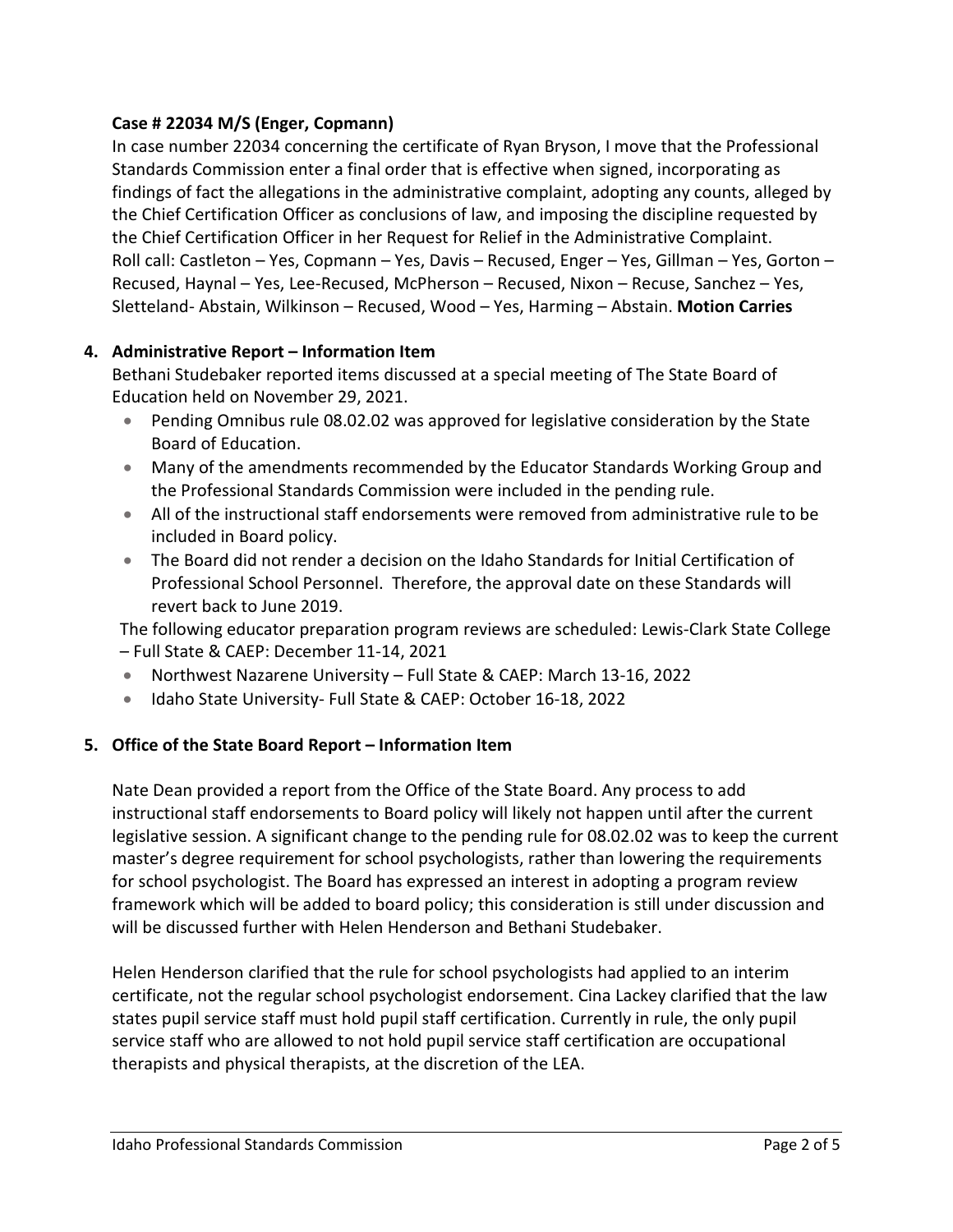Kathy Davis adjourned the Full Commission meeting at 10:55 AM.

# **COMMITTEE WORK UPON ADJOURNMENT OF FULL COMISSION**

Kathy Davis called the full Commission back to order at 3:07 PM.

Members present: Kathy Davis, Steve Copmann, Lori Sanchez, Marianne Sletteland, Emma Wood, Mike Wilkinson, Tate Castleton, Kristi Enger, Karen Pyron, Jamee Nixon, Ramona Lee, Mark Gorton, Peter McPherson, Angela Gillman, Chanel Harming. Staff present: Bethani Studebaker, Cina Lackey, Mandy Fulbright, Helen Henderson, Annette Schwab, Sandy Bonas, Robert Berry. Absent: Paula Kellerer, Mark Haynal, Katie Horner.

Kathy Davis requested a brief introduction be made by members in benefit to the new members to the Commission.

# **6. Nominating Body Report**

Karen Pyron provided a report from the Idaho School Boards Association (ISBA). The ISBA is having a discussion regarding a resolution on hiring flexibility pertaining to the requirements for school counselors. This resolution would allow school districts to hire professional counselors as school counselors, with a possible requirement of school counseling classes. There seems to be a real need for districts to hire counselors at schools.

Kathy Davis provided a report from the Idaho Education Association (IEA). The IEA is continuing to support students and teachers as we move forward from the results of COVID. They are continuing to look for ways to support promote professional development for educators and continuing to support great educational practices.

Ramona Lee provided an update from the Idaho Association of Special Education Administrators (IASEA). IASEA is continuing to experience a crisis pertaining to shortage of staff, related services providers, school psychologist, speech language pathologists, and the availability of substitute teachers. The shortage is affecting special education administrators.

Chanel Harming introduced herself to the team. She currently works with the Lapwai School District, as an English teacher at Grace Middle/High School. Harming shared that she is representing Indian Education.

Peter McPherson provided a report from the Superintendent's Office. McPherson reported that there have been staffing challenges in the department. Two vacancies were recently filled. Assessment and Accountability has a new director, Kevin Chandler, and the Department's new chief procurement officer is Rick Kennedy.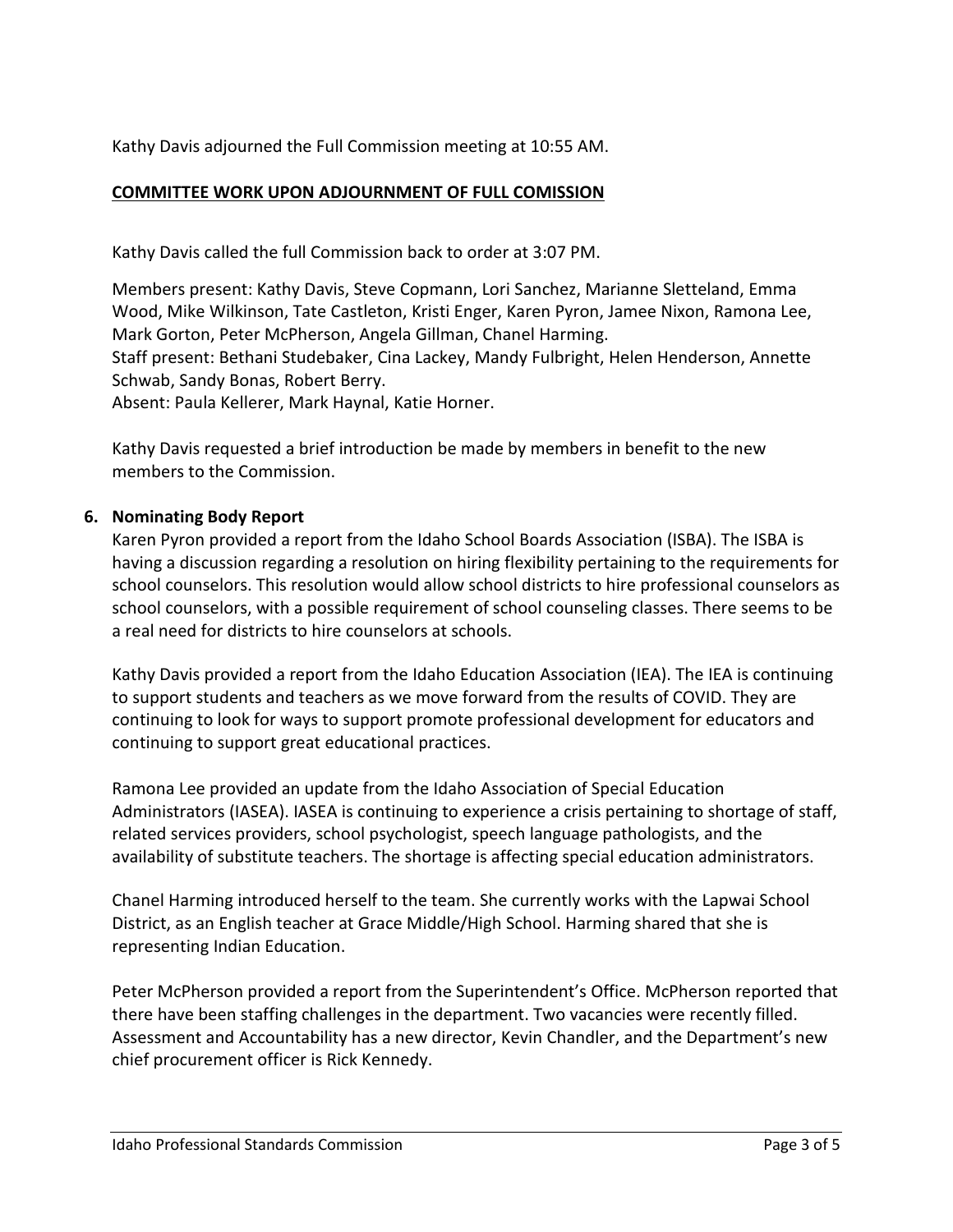McPherson also reported attending the National Conference for Safety and Security Workshop where over 500 educators from all across the United States attended and discussed the current challenges and concerns pertaining to student safety. School shootings were one of the topics discussed at the conference and participants agreed that safety is first on their minds.

### **7. Operations Committee Report (APPENDIX A)**

Kathy Davis presented the Operations Committee report and asked Steve Copmann to provide the budget report.

For the month ending September 30, 2021, revenue was \$48,790. Expenditures for the month of September were \$50,770, with expenditures exceeding revenue by \$1,980. In addition to regular operating expenses, September 2021 expenditures included \$542 for monitors for Annette Schwab. User Transaction and the Daily Cash Balance reports were reconciled and balanced.

For the month ending October 31, 2021, revenue was \$27,400. Expenditures for the month of October were \$56,620, with expenditures exceeding revenue by \$29,220. User Transaction and the Daily Cash Balance reports were reconciled and balanced. As of October 31, 63% of PSC spending authority remains.

Kathy Davis stated the FY22 budget allows for four (4) in-person meetings. Because the current meeting is occurring virtually, the budget is available for the PSC to meet in person in February. The February 3-4 meeting will occur in person.

### **8. Authorizations Committee Report (APPENDIX B)**

Karen Pyron presented the Authorizations Committee report.

- PSC Staff submitted 49 Emergency Provisional applications to be reviewed at the December 15, 2021 meeting of the State Board of Education.
- PSC Staff approved 311 Alternative Authorizations, as follows: 116 Content Specialist, 15 Teacher to New Certificate, 141 Teacher to New Endorsement, 22 Pupil Service Staff, nine (9) CTE– Content Specialist, six (6) CTE – Teacher to New Certificate, and two (2) CTE – Teacher to New Endorsement.
- The Authorizations Committee reviewed 53 atypical Alternative Authorization applications. They approved 51 applications, moved one (1) Content Specialist application to the next meeting, and one (1) Teacher to New Endorsement application was not approved.
- Future Committee work discussion will include: mentoring and retaining in the profession, collaboration with districts, and testing centers for ABCTE.
- Recruitment efforts and what tactics can be used for the districts or for recruiters.

### **9. Executive Committee Report (APPENDIX C)**

Kathy Davis provided the Executive Committee report.

The Executive Committee reviewed two (2) cases with the following outcomes: